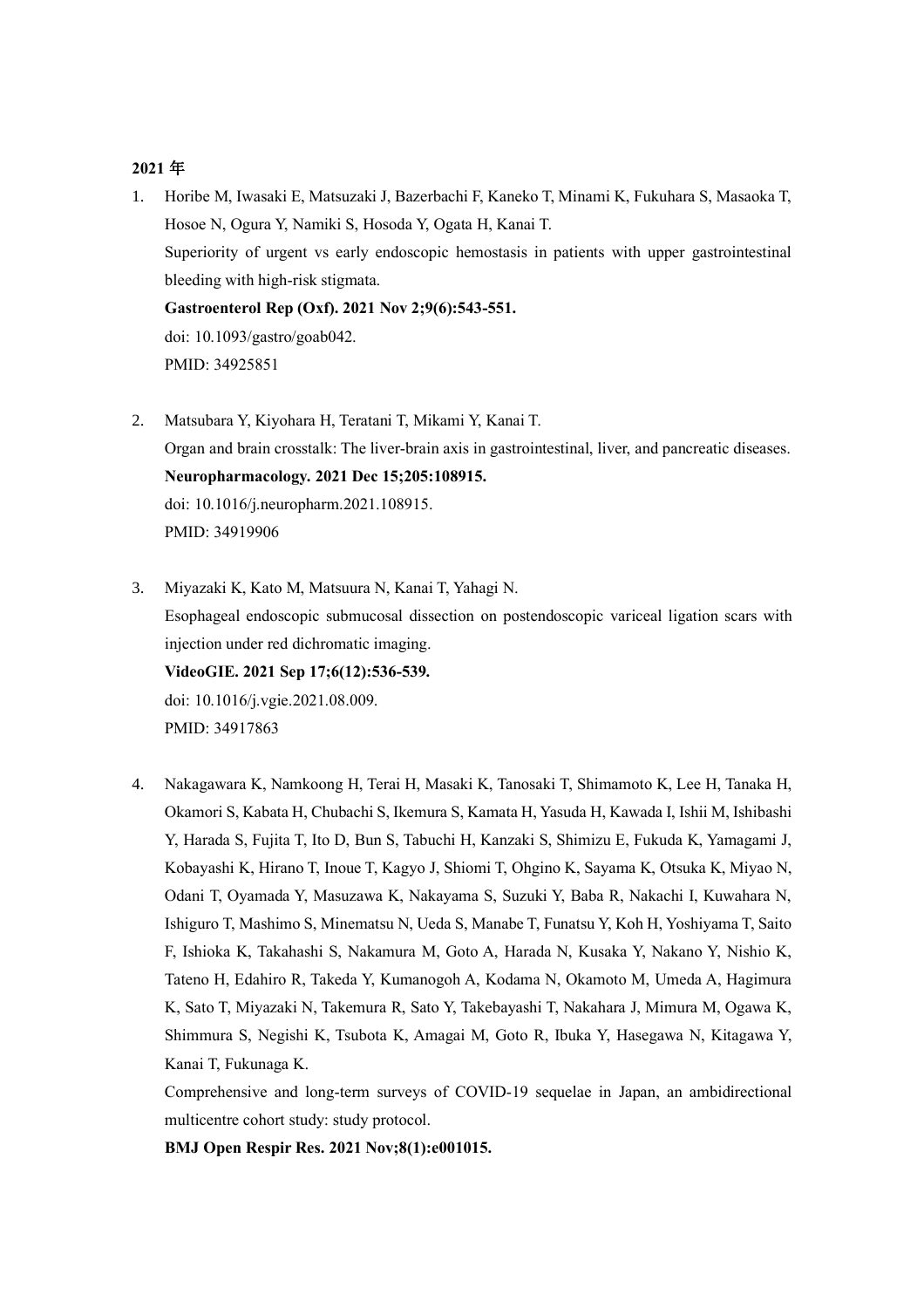doi: 10.1136/bmjresp-2021-001015. PMID: 34836924

5. Hayashi Y, Takabayashi K, Hosoe N, Kiyohara H, Kinoshita S, Nanki K, Fukuhara K, Mikami Y, Sujino T, Mutaguchi M, Kawaguchi T, Kato M, Ogata H, Kanai T. [Predictors of necessity for endoscopic balloon dilatation in patients with Crohn's disease-related](https://pubmed.ncbi.nlm.nih.gov/34751600/)  [small bowel stenosis.](https://pubmed.ncbi.nlm.nih.gov/34751600/) **Ann Med. 2021 Dec;53(1):2025-2033.**

doi: 10.1080/07853890.2021.1998597. PMID: 34751600

6. Hirata K, Yamada Y, Hamamoto Y, Tsunoda K, Muramatsu H, Horie S, Sukawa Y, Naganuma M, Nakagawa T, Kanai T.

[Prospective feasibility study of indigo naturalis ointment for chemotherapy-induced oral](https://pubmed.ncbi.nlm.nih.gov/34649840/)  [mucositis.](https://pubmed.ncbi.nlm.nih.gov/34649840/)

**BMJ Support Palliat Care. 2021 Oct 14** doi: 10.1136/bmjspcare-2021-003199. PMID: 34649840

- 7. Iwata K, Kato M, Takabayashi K, Kanai T, Yahagi N. [Endoscopic resection of the rectal mucosal bridge after surgery for Hirschsprung's disease.](https://pubmed.ncbi.nlm.nih.gov/34648824/) **Gastrointest Endosc. 2021 Oct 12:S0016-5107(21)01706-5.**  doi: 10.1016/j.gie.2021.10.006. PMID: 34648824
- 8. Shimozaki K, Hayashi H, Tanishima S, Horie S, Chida A, Tsugaru K, Togasaki K, Kawasaki K, Aimono E, Hirata K, Nishihara H, Kanai T, Hamamoto Y. [Concordance analysis of microsatellite instability status between polymerase chain reaction](https://pubmed.ncbi.nlm.nih.gov/34625576/)  [based testing and next generation sequencing for solid tumors.](https://pubmed.ncbi.nlm.nih.gov/34625576/) **Sci Rep. 2021 Oct 8;11(1):20003.**  doi: 10.1038/s41598-021-99364-z.

9. Tanaka H, Lee H, Morita A, Namkoong H, Chubachi S, Kabata H, Kamata H, Ishii M, Hasegawa N, Harada N, Ueda T, Ueda S, Ishiguro T, Arimura K, Saito F, Yoshiyama T, Nakano Y, Mutoh Y, Suzuki Y, Murakami K, Okada Y, Koike R, Kitagawa Y, Tokunaga K, Kimura A, Imoto S,

PMID: 34625576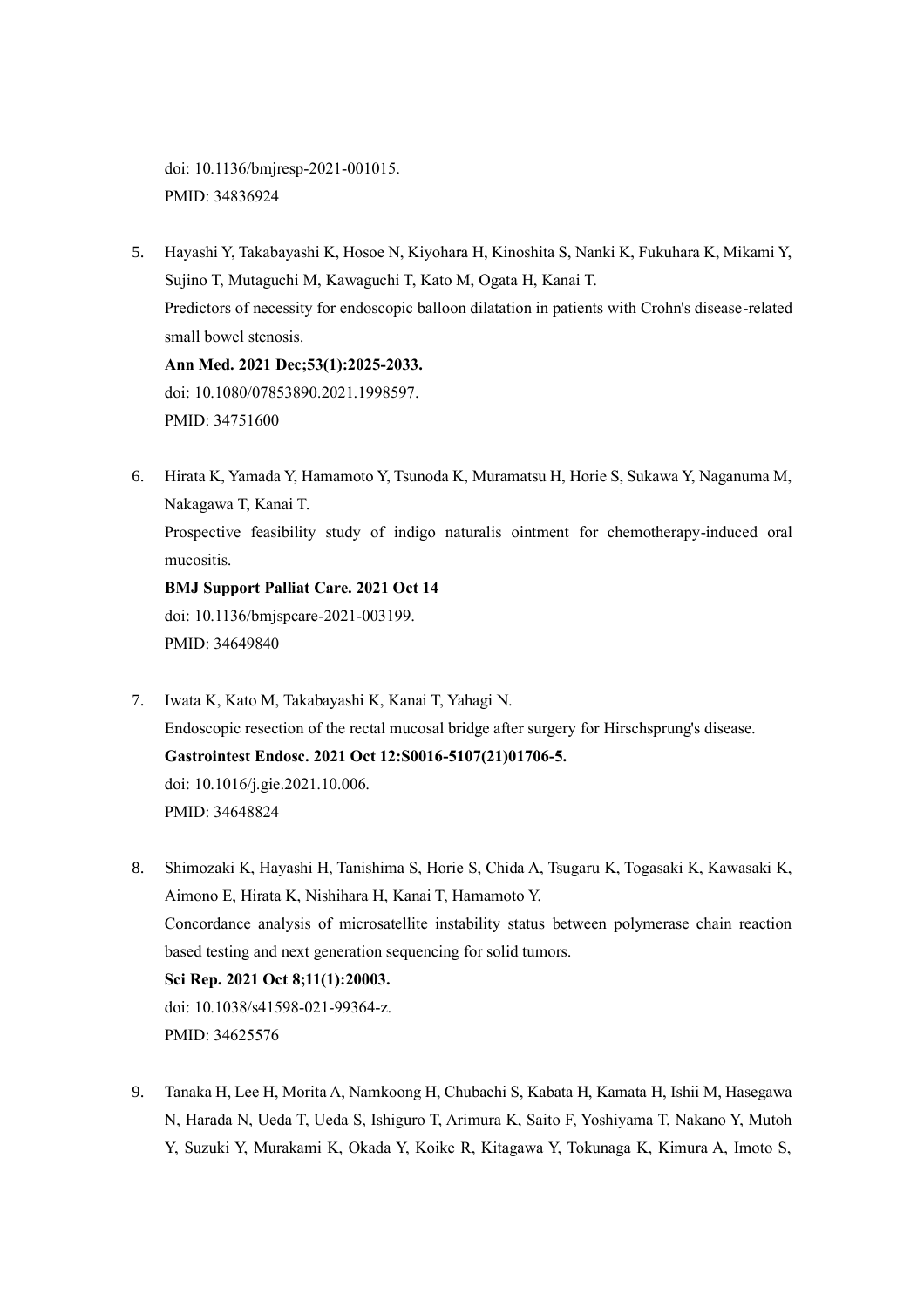Miyano S, Ogawa S, Kanai T, Fukunaga K; Japan COVID-19 Task Force. [Clinical Characteristics of Patients with Coronavirus Disease \(COVID-19\): Preliminary Baseline](https://pubmed.ncbi.nlm.nih.gov/34601141/)  [Report of Japan COVID-19 Task Force, a Nationwide Consortium to Investigate Host Genetics](https://pubmed.ncbi.nlm.nih.gov/34601141/)  [of COVID-19.](https://pubmed.ncbi.nlm.nih.gov/34601141/)

**Int J Infect Dis. 2021 Dec;113:74-81.**  doi: 10.1016/j.ijid.2021.09.070. Epub 2021 Sep 30. PMID: 34601141

10. Sugimoto S, Iwao Y, Shimoda M, Takabayashi K, Sato T, Kanai T; Keio IBD Collaborators. [Epithelium Replacement Contributes to Field Expansion of Squamous Epithelium and Ulcerative](https://pubmed.ncbi.nlm.nih.gov/34597671/)  [Colitis-Associated Neoplasia.](https://pubmed.ncbi.nlm.nih.gov/34597671/)

**Gastroenterology. 2022 Jan;162(1):334-337.e5.**  doi: 10.1053/j.gastro.2021.09.051. Epub 2021 Sep 29. PMID: 34597671

- 11. Kayashima A, Iwasaki E, Kanai T. [Successful transpapillary removal of a migrated percutaneous transhepatic biliary drainage tube](https://pubmed.ncbi.nlm.nih.gov/34590348/)  [with a digital peroral cholangioscope.](https://pubmed.ncbi.nlm.nih.gov/34590348/) **Dig Endosc. 2021 Sep 29.**  doi: 10.1111/den.14135. PMID: 34590348
- 12. Aoki R, Onuki M, Hattori K, Ito M, Yamada T, Kamikado K, Kim YG, Nakamoto N, Kimura I, Clarke JM, Kanai T, Hase K. [Commensal microbe-derived acetate suppresses NAFLD/NASH development via hepatic](https://pubmed.ncbi.nlm.nih.gov/34530928/)  [FFAR2 signalling in mice.](https://pubmed.ncbi.nlm.nih.gov/34530928/) **Microbiome. 2021 Sep 16;9(1):188.**  doi: 10.1186/s40168-021-01125-7. PMID: 34530928
- 13. Yamaguchi A, Teratani T, Chu PS, Suzuki T, Taniki N, Mikami Y, Shiba S, Morikawa R, Amiya T, Aoki R, Kanai T, Nakamoto N. [Hepatic Adenosine Triphosphate Reduction Through the Short-Chain Fatty Acids-Peroxisome](https://pubmed.ncbi.nlm.nih.gov/34510840/)  [Proliferator-Activated Receptor γ-Uncoupling Protein 2 Axis Alleviates Immune-Mediated Acute](https://pubmed.ncbi.nlm.nih.gov/34510840/)  [Hepatitis in Inulin-Supplemented Mice.](https://pubmed.ncbi.nlm.nih.gov/34510840/)

**Hepatol Commun. 2021 Sep;5(9):1555-1570.**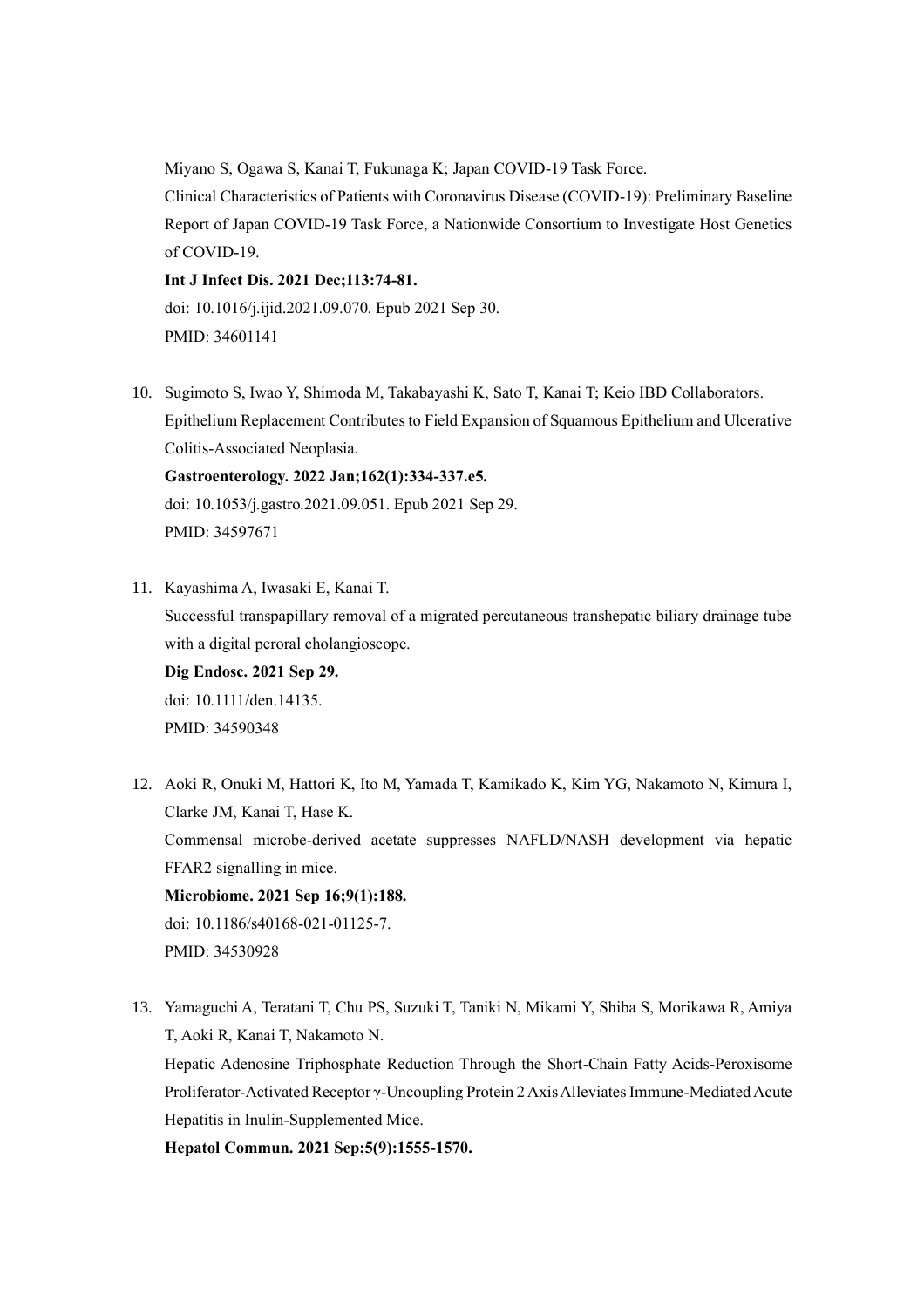doi: 10.1002/hep4.1742. PMID: 34510840

14. Naganuma M, Watanabe K, Motoya S, Ogata H, Matsui T, Suzuki Y, Ursos L, Sakamoto S, Shikamura M, Hori T, Fernandez J, Watanabe M, Hibi T, Kanai T. [Potential benefits of immunomodulator use with vedolizumab for maintenance of remission in](https://pubmed.ncbi.nlm.nih.gov/34409654/)  [ulcerative colitis.](https://pubmed.ncbi.nlm.nih.gov/34409654/) **J Gastroenterol Hepatol. 2021 Aug 19.**  doi: 10.1111/jgh.15667.

PMID: 34409654

15. Fukuhara S, Iwasaki E, Iwano T, Machida Y, Tamagawa H, Kawasaki S, Seino T, Yokose T, Endo Y, Yoshimura K, Kashiwagi K, Kitago M, Ogata H, Takeda S, Kanai T. [New strategy for evaluating pancreatic tissue specimens from endoscopic ultrasound-guided fine](https://pubmed.ncbi.nlm.nih.gov/34386605/)  [needle aspiration and surgery.](https://pubmed.ncbi.nlm.nih.gov/34386605/) **JGH Open. 2021 Jul 17;5(8):953-958.** 

doi: 10.1002/jgh3.12617. PMID: 34386605

16. Yanai S, Shinzaki S, Matsuoka K, Mizuno S, Iijima H, Naka T, Kanai T, Matsumoto T. [Leucine-Rich Alpha-2 Glycoprotein May Be Predictive of the Adalimumab Trough Level and](https://pubmed.ncbi.nlm.nih.gov/34350873/)  [Antidrug Antibody Development for Patients with Inflammatory Bowel Disease: A Sub-Analysis](https://pubmed.ncbi.nlm.nih.gov/34350873/)  [of the PLANET Study.](https://pubmed.ncbi.nlm.nih.gov/34350873/)

**Digestion. 2021;102(6):929-937.**  doi: 10.1159/000517339 PMID: 34350873

- 17. Koda Y, Teratani T, Chu PS, Hagihara Y, Mikami Y, Harada Y, Tsujikawa H, Miyamoto K, Suzuki T, Taniki N, Sujino T, Sakamoto M, Kanai T, Nakamoto N. CD8+ [tissue-resident memory T cells promote liver fibrosis resolution by inducing apoptosis of](https://pubmed.ncbi.nlm.nih.gov/34294714/)  [hepatic stellate cells.](https://pubmed.ncbi.nlm.nih.gov/34294714/) **Nat Commun. 2021 Jul 22;12(1):4474.**  doi: 10.1038/s41467-021-24734-0. PMID: 34294714
- 18. Iwata K, Mikami Y, Kato M, Yahagi N, Kanai T.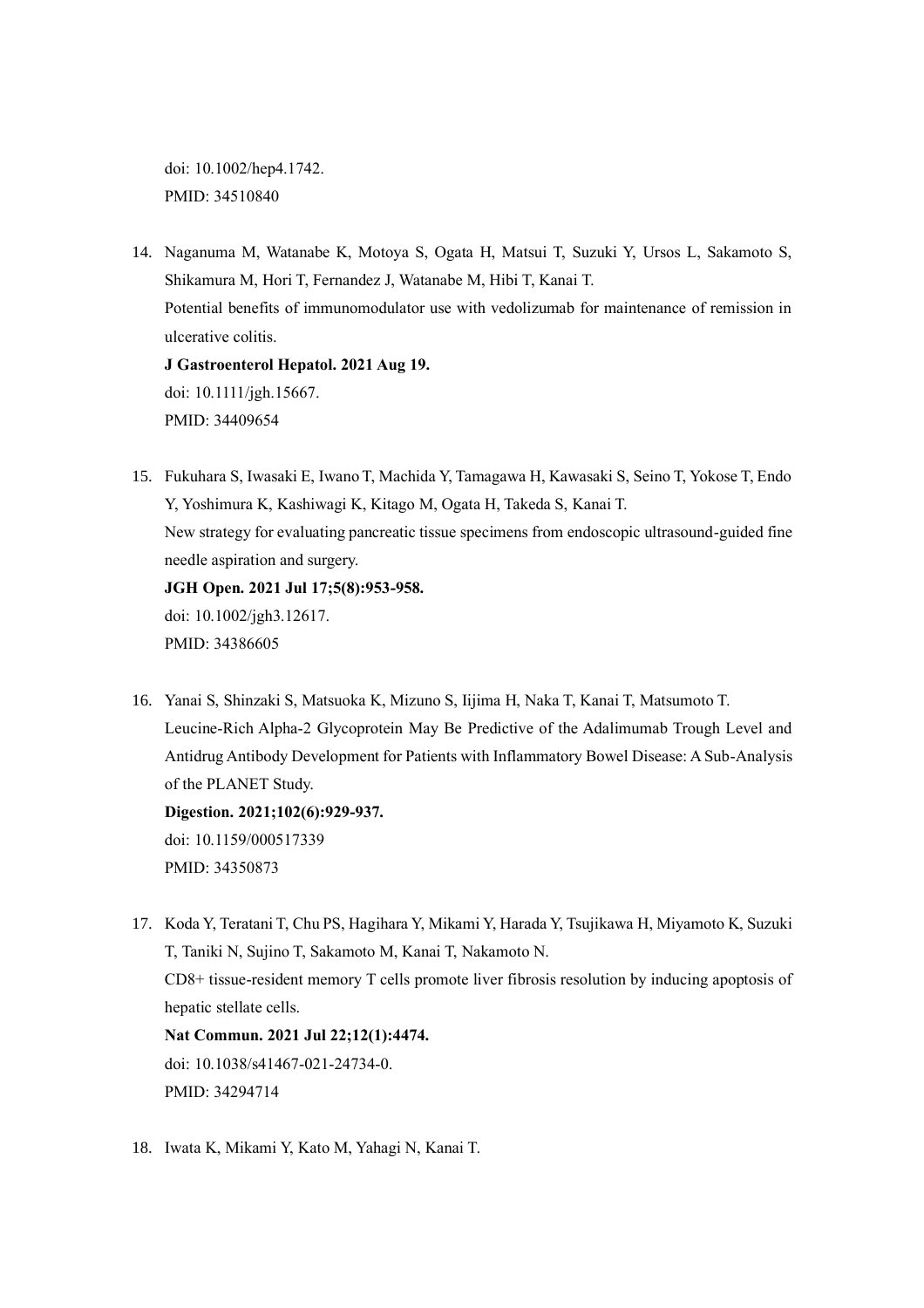[Pathogenesis and management of gastrointestinal inflammation and fibrosis: from inflammatory](https://pubmed.ncbi.nlm.nih.gov/34261521/)  [bowel diseases to endoscopic surgery.](https://pubmed.ncbi.nlm.nih.gov/34261521/)

## **Inflamm Regen. 2021 Jul 14;41(1):21.**  doi: 10.1186/s41232-021-00174-7. PMID: 34261521

19. [Vagus nerve-mediated intestinal immune regulation: therapeutic implications for inflammatory](https://pubmed.ncbi.nlm.nih.gov/34240133/)  [bowel diseases.](https://pubmed.ncbi.nlm.nih.gov/34240133/) Mikami Y, Tsunoda J, Kiyohara H, Taniki N, Teratani T, Kanai T. **Int Immunol. 2021 Jul 8:dxab039.**  doi: 10.1093/intimm/dxab039. PMID: 34240133

20. Shiba S, Nakamoto N, Chu PS, Ojiro K, Taniki N, Yamaguchi A, Morikawa R, Katayama T, Yoshida A, Aoki R, Teratani T, Suzuki T, Miyamoto T, Hara S, Yokoyama A, Kanai T. [Acetaldehyde exposure underlies functional defects in monocytes induced by excessive alcohol](https://pubmed.ncbi.nlm.nih.gov/34211048/)  [consumption.](https://pubmed.ncbi.nlm.nih.gov/34211048/)

**Sci Rep. 2021 Jul 1;11(1):13690.**  doi: 10.1038/s41598-021-93086-y. PMID: 34211048

21. Inokuchi K, Masaoka T, Kanai T. [Rikkunshito as a Therapeautic Agent for Functional Dyspepsia and its Prokinetic and Non-](https://pubmed.ncbi.nlm.nih.gov/34168558/)[Prokinetic Effects.](https://pubmed.ncbi.nlm.nih.gov/34168558/) **Front Pharmacol. 2021 Jun 8;12:640576.** 

doi: 10.3389/fphar.2021.640576. PMID: 34168558

22. Kinouchi K, Mikami Y, Kanai T, Itoh H. [Circadian rhythms in the tissue-specificity from metabolism to immunity: insights from omics](https://pubmed.ncbi.nlm.nih.gov/34158177/)  [studies.](https://pubmed.ncbi.nlm.nih.gov/34158177/)

**Mol Aspects Med. 2021 Aug;80:100984.**  doi: 10.1016/j.mam.2021.100984. PMID: 34158177

23. Noguchi F, Chu PS, Yoshida A, Taniki N, Morikawa R, Hasegawa Y, Yamataka K, Hoshi H,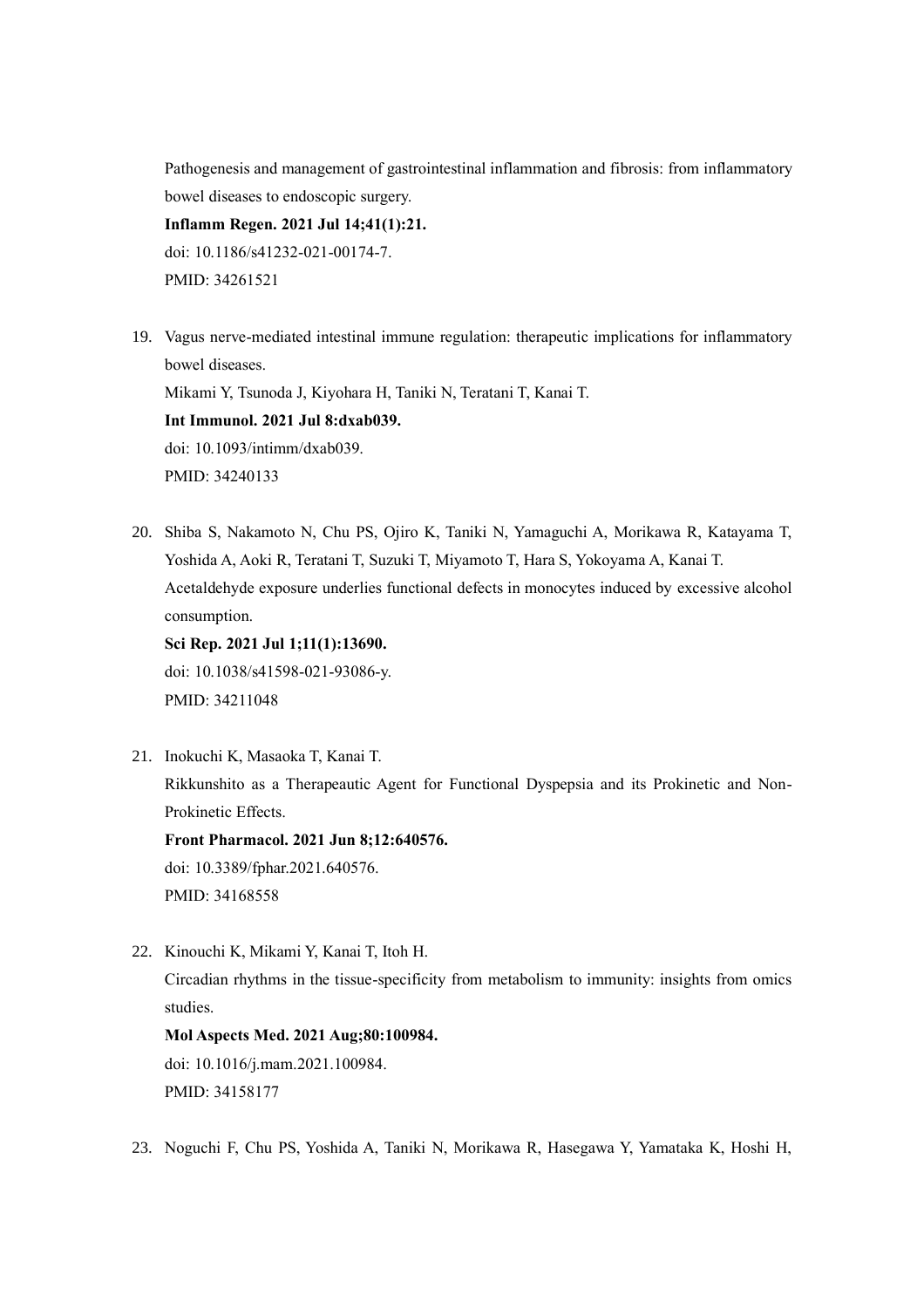Kasuga R, Tabuchi T, Ebinuma H, Shinoda M, Obara H, Kitagawa Y, Kanai T, Nakamoto N. [Early Dynamics of MELD Scores Predict Corticosteroid Responsiveness to Severe Acute-Onset](https://pubmed.ncbi.nlm.nih.gov/34102339/)  [Autoimmune Hepatitis.](https://pubmed.ncbi.nlm.nih.gov/34102339/)

**Clin Gastroenterol Hepatol. 2021 Jun 5:S1542-3565(21)00609-1.** 

doi: 10.1016/j.cgh.2021.06.006. PMID: 34102339

24. Limpias Kamiya KJL, Hosoe N, Takabayashi K, Hayashi Y, Fukuhara S, Mutaguchi M, Nakamura R, Kawakubo H, Kitagawa Y, Ogata H, Kanai T. [Factors predicting major complications, mortality, and recovery in percutaneous endoscopic](https://pubmed.ncbi.nlm.nih.gov/34013060/)  [gastrostomy.](https://pubmed.ncbi.nlm.nih.gov/34013060/) **JGH Open. 2021 Mar 31;5(5):590-598.** 

doi: 10.1002/jgh3.12538. PMID: 34013060

25. Miyaguchi K, Takabayashi K, Saito D, Tsuzuki Y, Hirooka N, Hosoe N, Ohgo H, Ashitani K, Soma H, Miyanaga R, Kimura K, Tokunaga S, Mitsui T, Miura M, Ozaki R, Nakamoto H, Kanai T, Hisamatsu T, Ogata H, Imaeda H.

[Linked color imaging versus white light imaging colonoscopy for colorectal adenoma detection:](https://pubmed.ncbi.nlm.nih.gov/33973300/)  [A randomized controlled trial.](https://pubmed.ncbi.nlm.nih.gov/33973300/)

**J Gastroenterol Hepatol. 2021 Oct;36(10):2778-2784.**  doi: 10.1111/jgh.15539. PMID: 33973300

26. Shinzaki S, Matsuoka K, Tanaka H, Takeshima F, Kato S, Torisu T, Ohta Y, Watanabe K, Nakamura S, Yoshimura N, Kobayashi T, Shiotani A, Hirai F, Hiraoka S, Watanabe M, Matsuura M, Nishimoto S, Mizuno S, Iijima H, Takehara T, Naka T, Kanai T, Matsumoto T. [Leucine-rich alpha-2 glycoprotein is a potential biomarker to monitor disease activity in](https://pubmed.ncbi.nlm.nih.gov/33942166/)  [inflammatory bowel disease receiving adalimumab: PLANET study.](https://pubmed.ncbi.nlm.nih.gov/33942166/)

## **J Gastroenterol. 2021 Jun;56(6):560-569.**

doi: 10.1007/s00535-021-01793-0. PMID: 33942166

27. Mizutani M, Kato M, Sasaki M, Masunaga T, Kubosawa Y, Hayashi Y, Kiguchi Y, Takatori Y, Mutaguchi M, Matsuura N, Nakayama A, Fukuhara S, Takabayashi K, Maehata T, Kanai T, Yahagi N.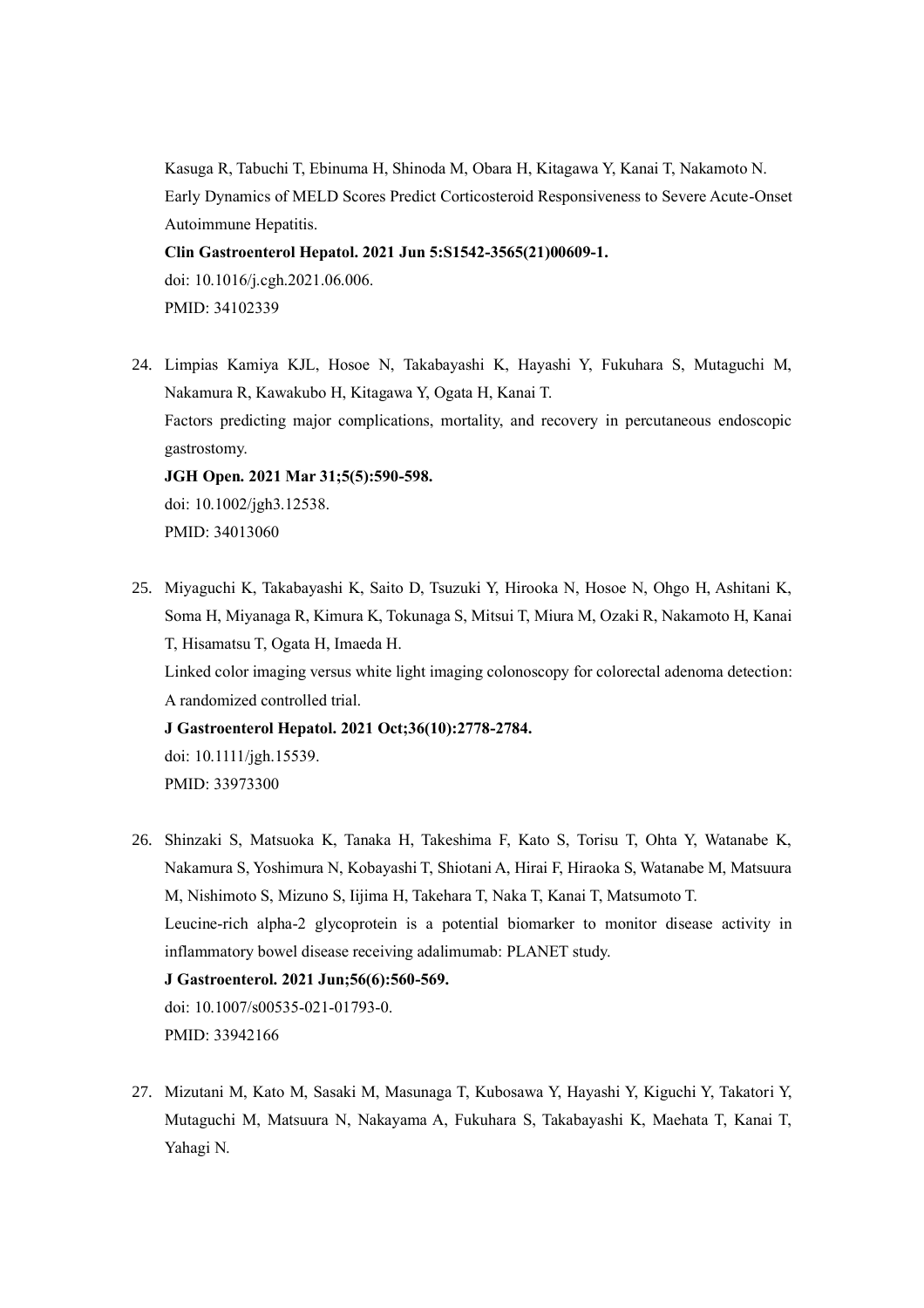[Predictors of technical difficulty for complete closure of mucosal defects after duodenal](https://pubmed.ncbi.nlm.nih.gov/33930391/)  [endoscopic resection.](https://pubmed.ncbi.nlm.nih.gov/33930391/)

**Gastrointest Endosc. 2021 Oct;94(4):786-794.** 

doi: 10.1016/j.gie.2021.04.017. PMID: 33930391

28. Shimozaki K, Sukawa Y, Sato Y, Horie S, Chida A, Tsugaru K, Togasaki K, Kawasaki K, Hirata K, Hayashi H, Hamamoto Y, Kanai T. [Analysis of risk factors for immune-related adverse events in various solid tumors using real](https://pubmed.ncbi.nlm.nih.gov/33878916/)[world data.](https://pubmed.ncbi.nlm.nih.gov/33878916/) **Future Oncol. 2021 Jul;17(20):2593-2603.**  doi: 10.2217/fon-2020-0861.

PMID: 33878916

29. Ikebata A, Shimoda M, Okabayashi K, Uraoka T, Maehata T, Sugimoto S, Mutaguchi M, Naganuma M, Kameyama K, Yahagi N, Kanai T, Kitagawa Y, Kanai Y, Iwao Y. Demarcated redness associated with increased [vascular density/size: a useful marker of flat-type](https://pubmed.ncbi.nlm.nih.gov/33860072/)  [dysplasia in patients with ulcerative colitis.](https://pubmed.ncbi.nlm.nih.gov/33860072/)

**Endosc Int Open. 2021 Apr;9(4):E552-E561.**  doi: 10.1055/a-1352-2709. PMID: 33860072

- 30. Hoshi H, Chu PS, Yoshida A, Taniki N, Morikawa R, Yamataka K, Noguchi F, Kasuga R, Tabuchi T, Ebinuma H, Saito H, Kanai T, Nakamoto N. [Vulnerability to recurrent episodes of acute decompensation/acute-on-chronic liver failure](https://pubmed.ncbi.nlm.nih.gov/33848309/)  [characterizes those triggered by indeterminate precipitants in patients with liver cirrhosis.](https://pubmed.ncbi.nlm.nih.gov/33848309/) **PLoS One. 2021 Apr 13;16(4):e0250062.**  doi: 10.1371/journal.pone.0250062. PMID: 33848309
- 31. Nakashima I, Horibe M, Sanui M, Sasaki M, Sawano H, Goto T, Ikeura T, Takeda T, Oda T, Yasuda H, Ogura Y, Miyazaki D, Kitamura K, Chiba N, Ozaki T, Yamashita T, Koinuma T, Oshima T, Yamamoto T, Hirota M, Moriya T, Shirai K, Izai J, Takeda K, Sekino M, Iwasaki E, Kanai T, Mayumi T.

[Impact of Enteral Nutrition Within 24 Hours Versus Between 24 and 48 Hours in Patients With](https://pubmed.ncbi.nlm.nih.gov/33835968/)  [Severe Acute Pancreatitis: A Multicenter Retrospective Study.](https://pubmed.ncbi.nlm.nih.gov/33835968/)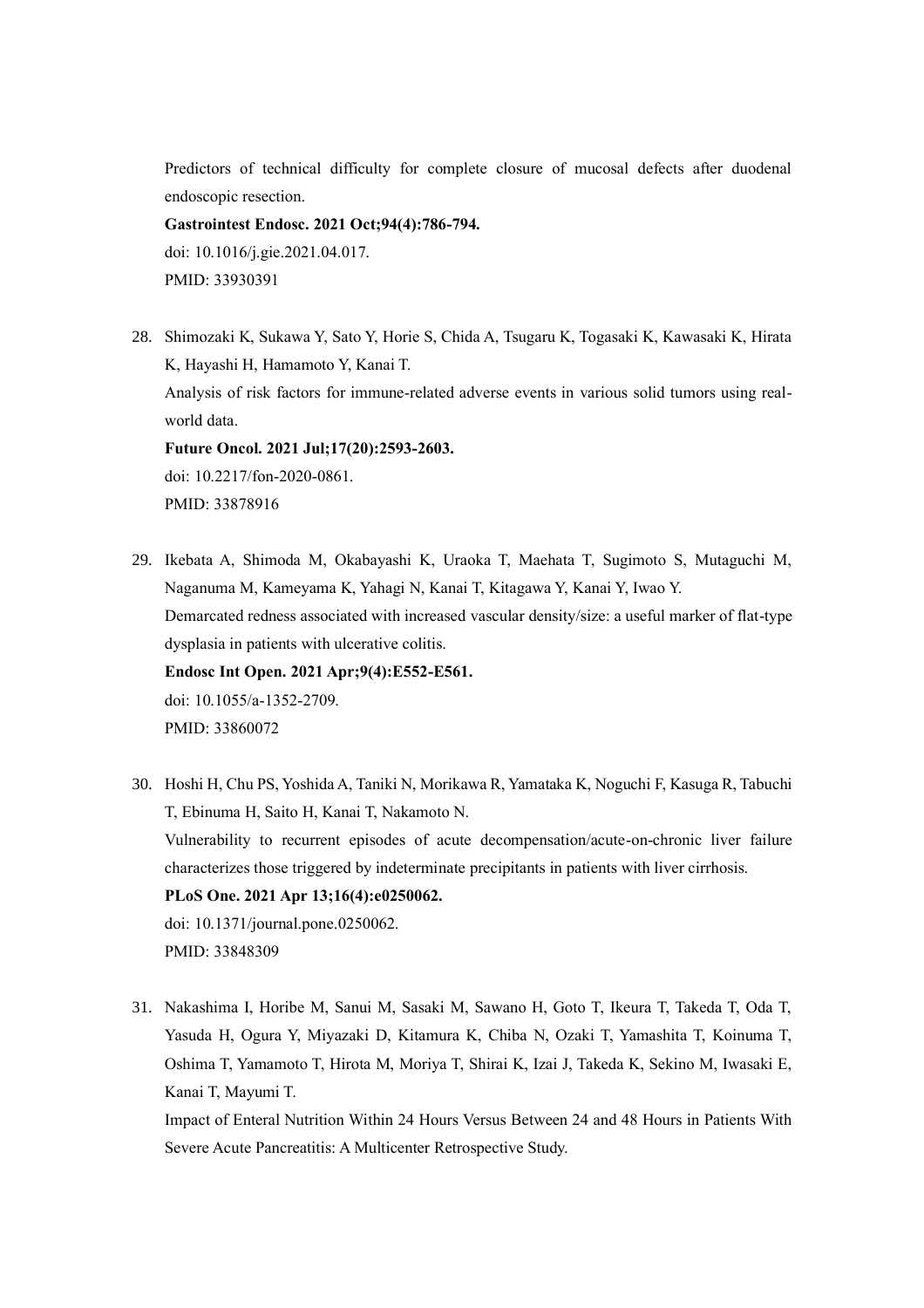**Pancreas. 2021 Mar 1;50(3):371-377.**  doi: 10.1097/MPA.0000000000001768. PMID: 33835968

- 32. Nishizawa T, Yoshida S, Toyoshima A, Yamada T, Sakaguchi Y, Irako T, Ebinuma H, Kanai T, Koike K, Toyoshima O. [Endoscopic diagnosis for colorectal sessile serrated lesions.](https://pubmed.ncbi.nlm.nih.gov/33833485/) **World J Gastroenterol. 2021 Apr 7;27(13):1321-1329.**  doi: 10.3748/wjg.v27.i13.1321. PMID: 33833485
- 33. Shimozaki K, Hirata K, Horie S, Chida A, Tsugaru K, Hayashi Y, Kawasaki K, Miyanaga R, Hayashi H, Mizuno R, Funakoshi T, Hosoe N, Hamamoto Y, Kanai T. [The Entire Intestinal Tract Surveillance Using Capsule Endoscopy after Immune Checkpoint](https://pubmed.ncbi.nlm.nih.gov/33803735/)  [Inhibitor Administration: A Prospective Observational Study.](https://pubmed.ncbi.nlm.nih.gov/33803735/) **Diagnostics (Basel). 2021 Mar 18;11(3):543.**  doi: 10.3390/diagnostics11030543. PMID: 33803735
- 34. Iwasaki E, Fukuhara S, Horibe M, Kawasaki S, Seino T, Takimoto Y, Tamagawa H, Machida Y, Kayashima A, Noda M, Hayashi H, Kanai T. [Endoscopic Ultrasound-Guided Sampling for Personalized Pancreatic Cancer Treatment.](https://pubmed.ncbi.nlm.nih.gov/33800161/) **Diagnostics (Basel). 2021 Mar 8;11(3):469.**  doi: 10.3390/diagnostics11030469. PMID: 33800161
- 35. Aoki Y, Sujino T, Takabayashi K, Mutakuchi M, Emoto K, Hosoe N, Ogata H, Kanai T. [Various Endoscopic Features in Monomorphic Epitheliotropic Intestinal T-Cell Lymphoma.](https://pubmed.ncbi.nlm.nih.gov/33790720/) **Case Rep Gastroenterol. 2021 Mar 11;15(1):312-322.**  doi: 10.1159/000513902. PMID: 33790720
- 36. Kashiwagi K, Takayama M, Ichikawa H, Takaishi H, Iwao Y, Kanai T. [A significant association of non-obese non-alcoholic fatty liver disease with osteosarcopenic](https://pubmed.ncbi.nlm.nih.gov/33745573/)  [obesity in females 50 years and older.](https://pubmed.ncbi.nlm.nih.gov/33745573/) **Clin Nutr ESPEN. 2021 Apr;42:166-172.**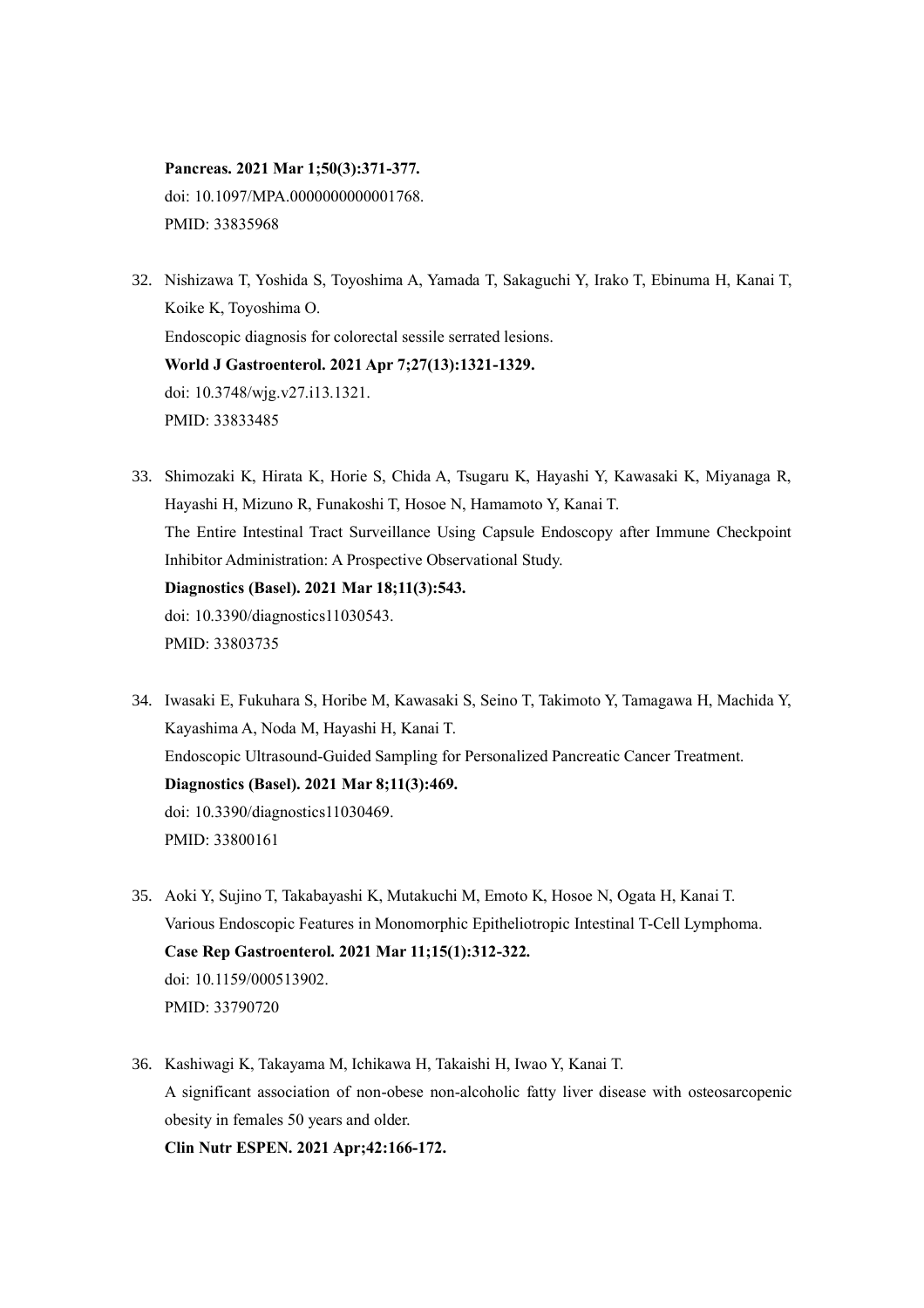doi: 10.1016/j.clnesp.2021.01.045. PMID: 33745573

- 37. Nishizawa T, Yoshida S, Toyoshima O, Matsuno T, Irokawa M, Arano T, Ebinuma H, Suzuki H, Kanai T, Koike K. [Risk Factors for Prolonged Hospital Stay after Endoscopy.](https://pubmed.ncbi.nlm.nih.gov/33721977/) **Clin Endosc. 2021 Nov;54(6):851-856.**  doi: 10.5946/ce.2020.292. Epub 2021 Mar 16. PMID: 33721977
- 38. Sugimoto S, Kobayashi E, Fujii M, Ohta Y, Arai K, Matano M, Ishikawa K, Miyamoto K, Toshimitsu K, Takahashi S, Nanki K, Hakamata Y, Kanai T, Sato T. [An organoid-based organ-repurposing approach to treat short bowel syndrome.](https://pubmed.ncbi.nlm.nih.gov/33627870/) **Nature. 2021 Apr;592(7852):99-104.**  doi: 10.1038/s41586-021-03247-2. PMID: 33627870
- 39. Takabayashi K, Kato M, Sasaki M, Iwao Y, Ogata H, Kanai T, Yahagi N. [Underwater endoscopic mucosal resection for a sporadic adenoma located at severe longitudinal](https://pubmed.ncbi.nlm.nih.gov/33618370/)  [ulcer scars in ulcerative colitis.](https://pubmed.ncbi.nlm.nih.gov/33618370/)

**Endoscopy. 2022 Jan;54(1):E30-E31.**  doi: 10.1055/a-1368-3796. PMID: 33618370

- 40. Matsuoka K, Naganuma M, Hibi T, Tsubouchi H, Oketani K, Katsurabara T, Hojo S, Takenaka O, Kawano T, Imai T, Kanai T. [Phase 1 study on the safety and efficacy of E6011, antifractalkine antibody, in patients with](https://pubmed.ncbi.nlm.nih.gov/33599356/)  [Crohn's disease.](https://pubmed.ncbi.nlm.nih.gov/33599356/) **J Gastroenterol Hepatol. 2021 Aug;36(8):2180-2186.**  doi: 10.1111/jgh.15463. PMID: 33599356
- 41. Nagahori M, Watanabe K, Motoya S, Ogata H, Kanai T, Matsui T, Suzuki Y, Pinton P, Ursos L, Sakamoto S, Shikamura M, Hori T, Fernandez J, Hibi T, Watanabe M. [Week 2 Symptomatic Response with Vedolizumab as a Predictive Factor in Japanese Anti-TNFα-](https://pubmed.ncbi.nlm.nih.gov/33454706/)[Naive Patients with Ulcerative Colitis: A post hoc Analysis of a Randomized, Placebo-Controlled](https://pubmed.ncbi.nlm.nih.gov/33454706/)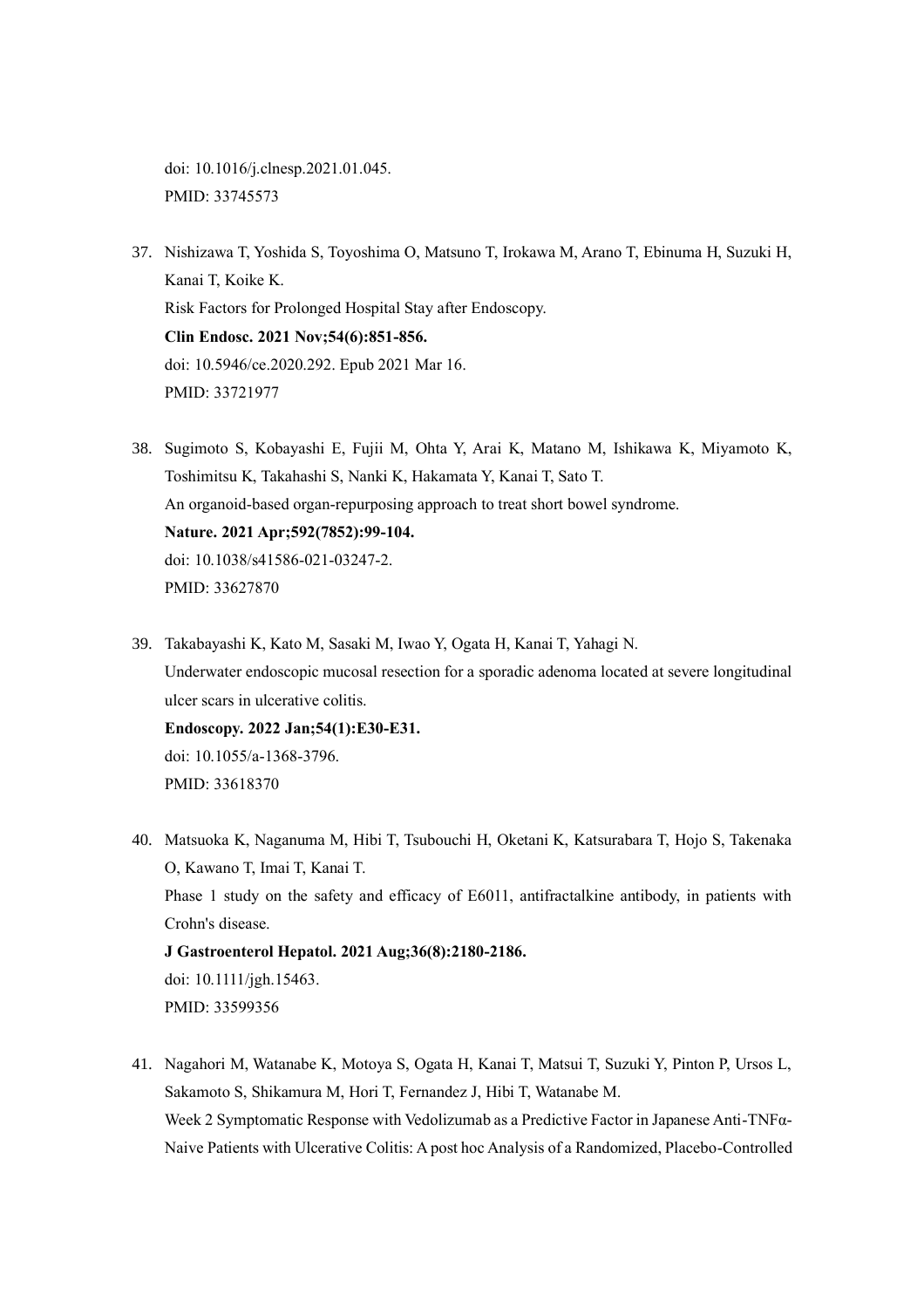[Phase 3 Trial.](https://pubmed.ncbi.nlm.nih.gov/33454706/) **Digestion. 2021;102(5):742-752.**  doi: 10.1159/000512235. PMID: 33454706

42. Yoshimatsu Y, Mikami Y, Kanai T. [Bacteriotherapy for inflammatory bowel disease.](https://pubmed.ncbi.nlm.nih.gov/33441186/) **Inflamm Regen. 2021 Jan 13;41(1):3.**  doi: 10.1186/s41232-020-00153-4. PMID: 33441186

43. Amiya T, Nakamoto N, Irie J, Taniki N, Chu PS, Koda Y, Miyamoto K, Yamaguchi A, Shiba S, Morikawa R, Itoh H, Kanai T.

[C-C motif chemokine receptor 9 regulates obesity-induced insulin resistance via inflammation of](https://pubmed.ncbi.nlm.nih.gov/33399911/)  [the small intestine in mice.](https://pubmed.ncbi.nlm.nih.gov/33399911/)

**Diabetologia. 2021 Mar;64(3):603-617.**  doi: 10.1007/s00125-020-05349-4. PMID: 33399911

44. Fukuhara S, Kato M, Iwasaki E, Machida Y, Tamagawa H, Kawasaki S, Sasaki M, Kiguchi Y, Takatori Y, Matsuura N, Nakayama A, Ogata H, Kanai T, Yahagi N. [External drainage of bile and pancreatic juice after endoscopic submucosal dissection for](https://pubmed.ncbi.nlm.nih.gov/33258135/)  duodenal neoplasm: [Feasibility study \(with video\).](https://pubmed.ncbi.nlm.nih.gov/33258135/) **Dig Endosc. 2021 Sep;33(6):977-984.** 

doi: 10.1111/den.13907. Epub 2021 Jan 4. PMID: 33258135

45. Teratani T, Tomita K, Wada A, Sugihara N, Higashiyama M, Inaba K, Horiuchi K, Hanawa Y, Nishii S, Mizoguchi A, Tanemoto R, Ito S, Okada Y, Kurihara C, Akita Y, Narimatsu K, Watanabe C, Komoto S, Oike Y, Miura S, Hokari R, Kanai T.

[Angiopoietin-like protein 4 deficiency augments liver fibrosis in liver diseases such as](https://pubmed.ncbi.nlm.nih.gov/33247991/)  [nonalcoholic steatohepatitis in mice through enhanced free cholesterol accumulation in hepatic](https://pubmed.ncbi.nlm.nih.gov/33247991/)  [stellate cells.](https://pubmed.ncbi.nlm.nih.gov/33247991/)

**Hepatol Res. 2021 May;51(5):580-592.**  doi: 10.1111/hepr.13603. Epub 2021 Apr 7. PMID: 33247991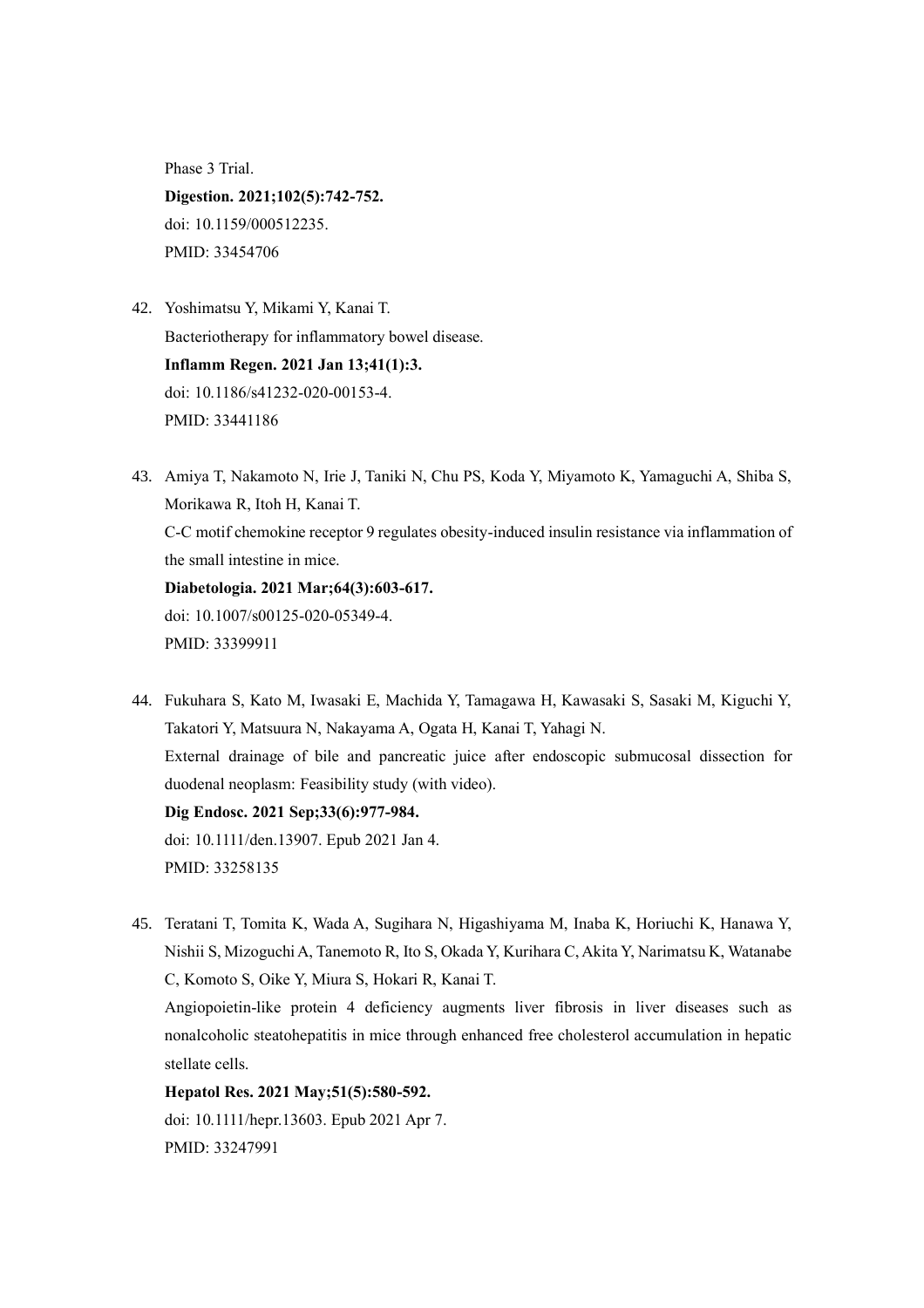- 46. Togasaki K, Sugimoto S, Ohta Y, Nanki K, Matano M, Takahashi S, Fujii M, Kanai T, Sato T. [Wnt Signaling Shapes the Histologic Variation in Diffuse Gastric Cancer.](https://pubmed.ncbi.nlm.nih.gov/33217450/) **Gastroenterology. 2021 Feb;160(3):823-830.**  doi: 10.1053/j.gastro.2020.10.047. PMID: 33217450
- 47. Kita T, Ashizuka S, Ohmiya N, Yamamoto T, Kanai T, Motoya S, Hirai F, Nakase H, Moriyama T, Nakamura M, Suzuki Y, Kanmura S, Kobayashi T, Ohi H, Nozaki R, Mitsuyama K, Yamamoto S, Inatsu H, Watanabe K, Hibi T, Kitamura K.

[Adrenomedullin for steroid-resistant ulcerative colitis: a randomized, double-blind, placebo](https://pubmed.ncbi.nlm.nih.gov/33140199/)[controlled phase-2a clinical trial.](https://pubmed.ncbi.nlm.nih.gov/33140199/)

**J Gastroenterol. 2021 Feb;56(2):147-157.**  doi: 10.1007/s00535-020-01741-4. Epub 2020 Nov 2. PMID: 33140199

48. Takabayashi K, Hosoe N, Kato M, Hayashi Y, Nanki K, Fukuhara K, Mikami Y, Mizuno S, Sujino T, Mutaguchi M, Naganuma M, Yahagi N, Ogata H, Kanai T. [Significance of endoscopic deep small bowel evaluation using balloon-assisted enteroscopy for](https://pubmed.ncbi.nlm.nih.gov/33078323/)  [Crohn's disease in clinical remission.](https://pubmed.ncbi.nlm.nih.gov/33078323/)

**J Gastroenterol. 2021 Jan;56(1):25-33.**  doi: 10.1007/s00535-020-01737-0. PMID: 33078323

- 49. Noguchi F, Chu PS, Taniki N, Yoshida A, Morikawa R, Yamaguchi A, Ikura A, Yamataka K, Hoshi H, Usui S, Ebinuma H, Saito H, Kanai T, Nakamoto N. [Long-Term Observation of Cyclosporine as Second-Line Therapy in Adults for Severe Acute](https://pubmed.ncbi.nlm.nih.gov/33068296/)  [Autoimmune Hepatitis.](https://pubmed.ncbi.nlm.nih.gov/33068296/) **Hepatology. 2021 Jun;73(6):2594-2597.**  doi: 10.1002/hep.31597. PMID: 33068296
- 50. Kasuga A, Semba T, Sato R, Nobusue H, Sugihara E, Takaishi H, Kanai T, Saya H, Arima Y. [Oncogenic KRAS-expressing organoids with biliary epithelial stem cell properties give rise to](https://pubmed.ncbi.nlm.nih.gov/33068050/)  [biliary tract cancer in mice.](https://pubmed.ncbi.nlm.nih.gov/33068050/)

**Cancer Sci. 2021 May;112(5):1822-1838.**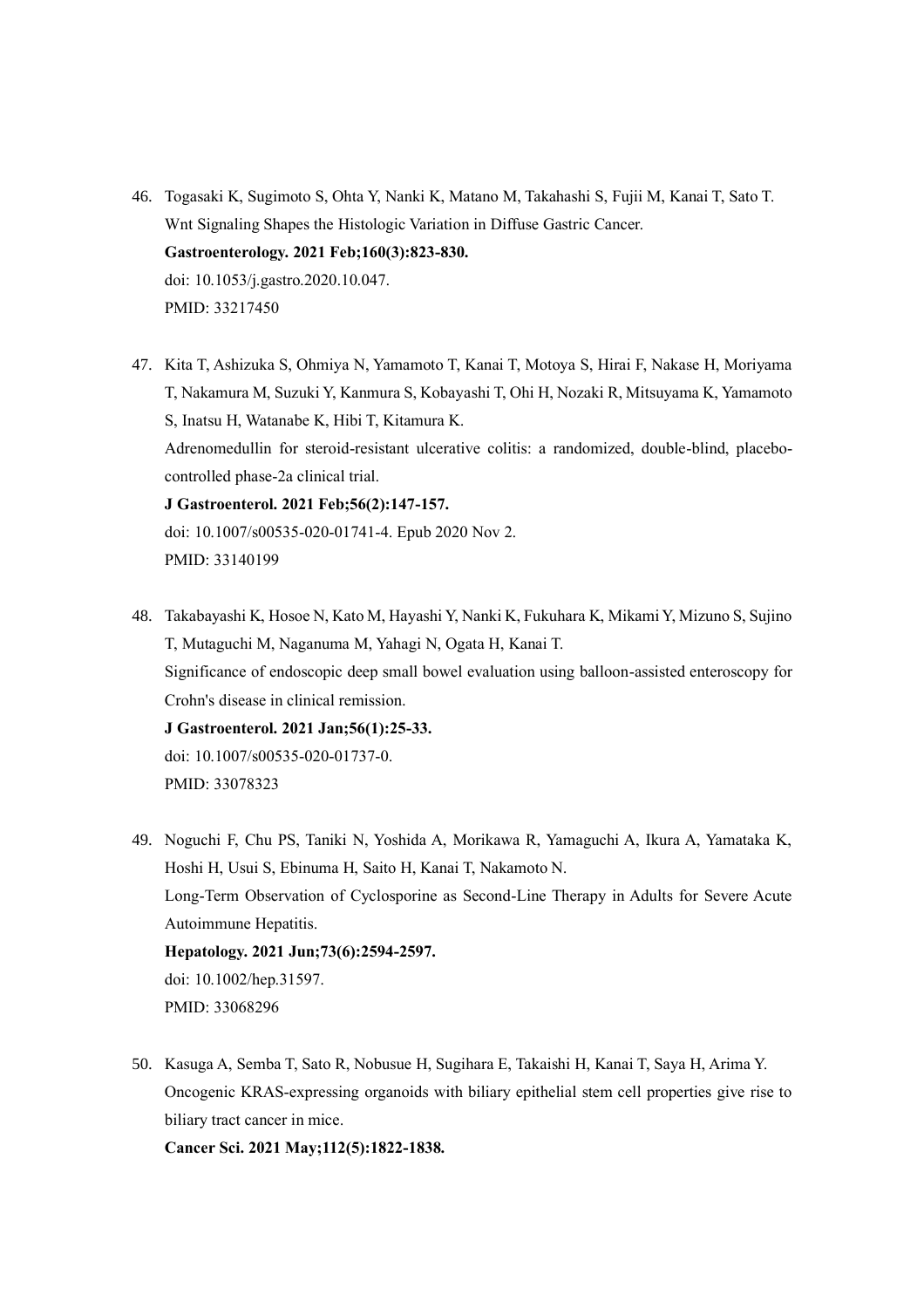doi: 10.1111/cas.14703. PMID: 33068050

- 51. Kayashima A, Shimozaki K, Hirata K, Mutaguchi M, Takabayashi K, Hayashi Y, Hosoe N, Ogata H, Sujino T, Kanai T. [Ulcerative colitis exacerbation after the onset of immune checkpoint inhibitor related colitis.](https://pubmed.ncbi.nlm.nih.gov/33058056/) **Clin J Gastroenterol. 2021 Feb;14(1):152-158.**  doi: 10.1007/s12328-020-01261-x. PMID: 33058056
- 52. Morikawa R, Nakamoto N, Amiya T, Chu PS, Koda Y, Teratani T, Suzuki T, Kurebayashi Y, Ueno A, Taniki N, Miyamoto K, Yamaguchi A, Shiba S, Katayama T, Yoshida K, Takada Y, Ishihara R, Ebinuma H, Sakamoto M, Kanai T.

[Role of CC chemokine receptor 9 in the progression of murine and human non-alcoholic](https://pubmed.ncbi.nlm.nih.gov/33038434/)  [steatohepatitis.](https://pubmed.ncbi.nlm.nih.gov/33038434/)

**J Hepatol. 2021 Mar;74(3):511-521.**  doi: 10.1016/j.jhep.2020.09.033. PMID: 33038434

53. Nomura E, Sujino T, Hosoe N, Yoshimatsu Y, Tanemoto S, Takabayashi K, Mutaguchi M, Shimoda M, Naganuma M, Ogata H, Kanai T. [Characteristics of the Mucosal Surface on Scanning Electron Microscopy in Patients with](https://pubmed.ncbi.nlm.nih.gov/32955688/)  [Remitting Ulcerative Colitis.](https://pubmed.ncbi.nlm.nih.gov/32955688/) **Dig Dis Sci. 2021 Sep;66(9):3141-3148.**  doi: 10.1007/s10620-020-06609-4.

PMID: 32955688

54. Kato M, Takatori Y, Sasaki M, Mizutani M, Tsutsumi K, Kiguchi Y, Akimoto T, Mutaguchi M, Nakayama A, Takabayashi K, Maehata T, Kanai T, Yahagi N. [Water pressure method for duodenal endoscopic submucosal dissection \(with video\).](https://pubmed.ncbi.nlm.nih.gov/32853646/) **Gastrointest Endosc. 2021 Apr;93(4):942-949.**  doi: 10.1016/j.gie.2020.08.018. PMID: 32853646

55. Hayashi Y, Hosoe N, Takabayashi K, Limpias Kamiya KJL, Tsugaru K, Shimozaki K, Hirata K, Fukuhara K, Fukuhara S, Mutaguchi M, Sujino T, Sukawa Y, Hamamoto Y, Naganuma M,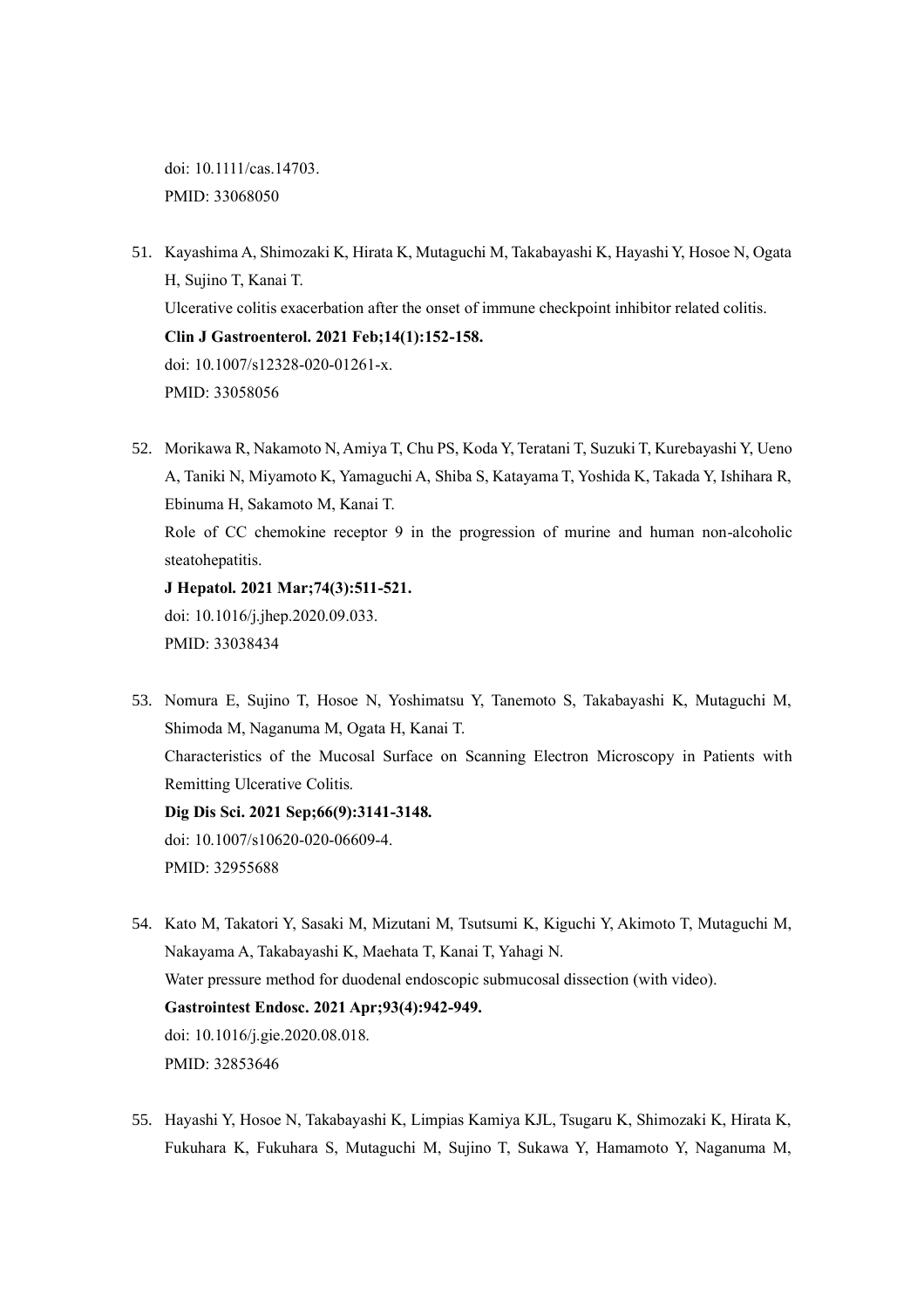Takaishi H, Shimoda M, Ogata H, Kanai T. [Clinical, Endoscopic, and Pathological Characteristics of Immune Checkpoint Inhibitor-Induced](https://pubmed.ncbi.nlm.nih.gov/32621258/)  [Gastroenterocolitis.](https://pubmed.ncbi.nlm.nih.gov/32621258/) **Dig Dis Sci. 2021 Jun;66(6):2129-2134.**  doi: 10.1007/s10620-020-06441-w.

56. Hosoe N, Limpias Kamiya KJL, Hayashi Y, Sujino T, Ogata H, Kanai T. [Current status of colon capsule endoscopy.](https://pubmed.ncbi.nlm.nih.gov/32542702/) **Dig Endosc. 2021 May;33(4):529-537.**  doi: 10.1111/den.13769. PMID: 32542702

57. Fritzsche JA, Fockens P, Barthet M, Bruno MJ, Carr-Locke DL, Costamagna G, Coté GA, Deprez PH, Giovannini M, Haber GB, Hawes RH, Hyun JJ, Itoi T, Iwasaki E, Kylänpaä L, Neuhaus H, Park JY, Reddy DN, Sakai A, Bourke MJ, Voermans RP. Expert consensus on endoscopic papillectomy using a Delphi process. **Gastrointest Endosc. 2021 Oct;94(4):760-773.e18.**  doi: 10.1016/j.gie.2021.04.009. PMID: 33887269.

58. Kojima H, Kitago M, Iwasaki E, Masugi Y, Matsusaka Y, Yagi H, Abe Y, Hasegawa Y, Hori S, Tanaka M, Nakano Y, Takemura Y, Fukuhara S, Ohara Y, Sakamoto M, Okuda S, Kitagawa Y.

Peritoneal dissemination of pancreatic cancer caused by endoscopic ultrasound-guided fine needle aspiration: A case report and literature review. **World J Gastroenterol. 2021 Jan 21;27(3):294-304.**  doi: 10.3748/wjg.v27.i3.294.

PMID: 33519143

PMID: 32621258

59. Abe K, Kitago M, Masugi Y, Iwasaki E, Yagi H, Abe Y, Hasegawa Y, Fukuhara S, Hori S, Tanaka M, Nakano Y, Yokose T, Shimane G, Sakamoto M, Kitagawa Y. Indication for resection and possibility of observation for intraductal papillary mucinous neoplasm with high-risk stigmata.

## **Pancreatology. 2021 Jun;21(4):755-762.**

doi: 10.1016/j.pan.2021.02.012.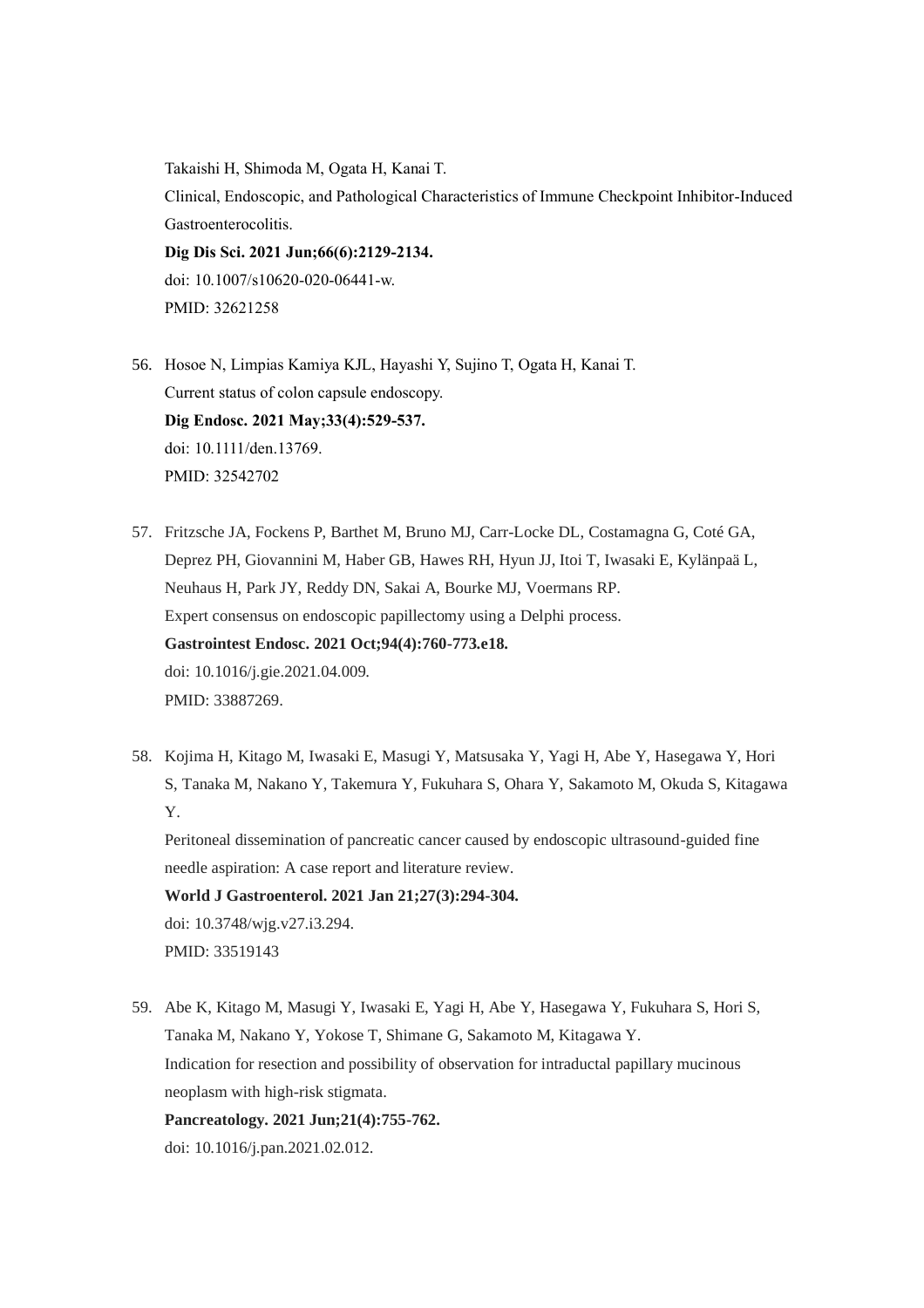PMID: 33632666.

- 60. Tanisaka Y, Ryozawa S, Itoi T, Yamauchi H, Katanuma A, Okabe Y, Irisawa A, Nakahara K, Iwasaki E, Ishii K, Kin T, Terabe H, Izawa N, Morita R, Minami K, Araki R, Fujita A, Ogawa T, Mizuide M, Kida M. Efficacy and factors affecting procedure results of short-type single-balloon enteroscopyassisted ERCP for altered anatomy: a multicenter cohort in Japan. **Gastrointest Endosc. 2021 Sep 14:S0016-5107(21)01638-2.**  doi: 10.1016/j.gie.2021.09.008. PMID: 34534494.
- 61. Notohara K, Kamisawa T, Furukawa T, Fukushima N, Uehara T, Kasashima S, Iwasaki E, Kanno A, Kawashima A, Kubota K, Kuraishi Y, Motoya M, Naitoh I, Nishino T, Sakagami J, Shimizu K, Tomono T, Aishima S, Fukumura Y, Hirabayashi K, Kojima M, Mitsuhashi T, Naito Y, Ohike N, Tajiri T, Yamaguchi H, Fujiwara H, Ibuki E, Kobayashi S, Miyaoka M, Nagase M, Nakashima J, Nakayama M, Oda S, Taniyama D, Tsuyama S, Watanabe S, Ikeura T, Kawa S, Okazaki K.

Concordance of the histological diagnosis of type 1 autoimmune pancreatitis and its distinction from pancreatic ductal adenocarcinoma with endoscopic ultrasound-guided fine needle biopsy specimens: an interobserver agreement study.

**Virchows Arch. 2021 Nov 24.** 

doi: 10.1007/s00428-021-03236-w. PMID: 34820715.

62. Yamamoto K, Itoi T, Iwasaki E, Tsuchiya T, Ishii K, Tonozuka R, Mukai S, Nagai K, Kitagawa Y.

Endoscopic papillectomy for tumors of the minor duodenal papilla: A case series of six patients and literature review.

**J Hepatobiliary Pancreat Sci. 2021 Nov 26.**  doi: 10.1002/jhbp.1084. PMID: 34826213.

63. Li DK, Haffar S, Horibe M, Homsi HA, Zukerberg L, Murad MH, Visrodia KH, Gala M, Katzka DA, Bazerbachi F.

Verrucous esophageal carcinoma is a unique indolent subtype of squamous cell carcinoma: a systematic review and individual patient regression analysis.